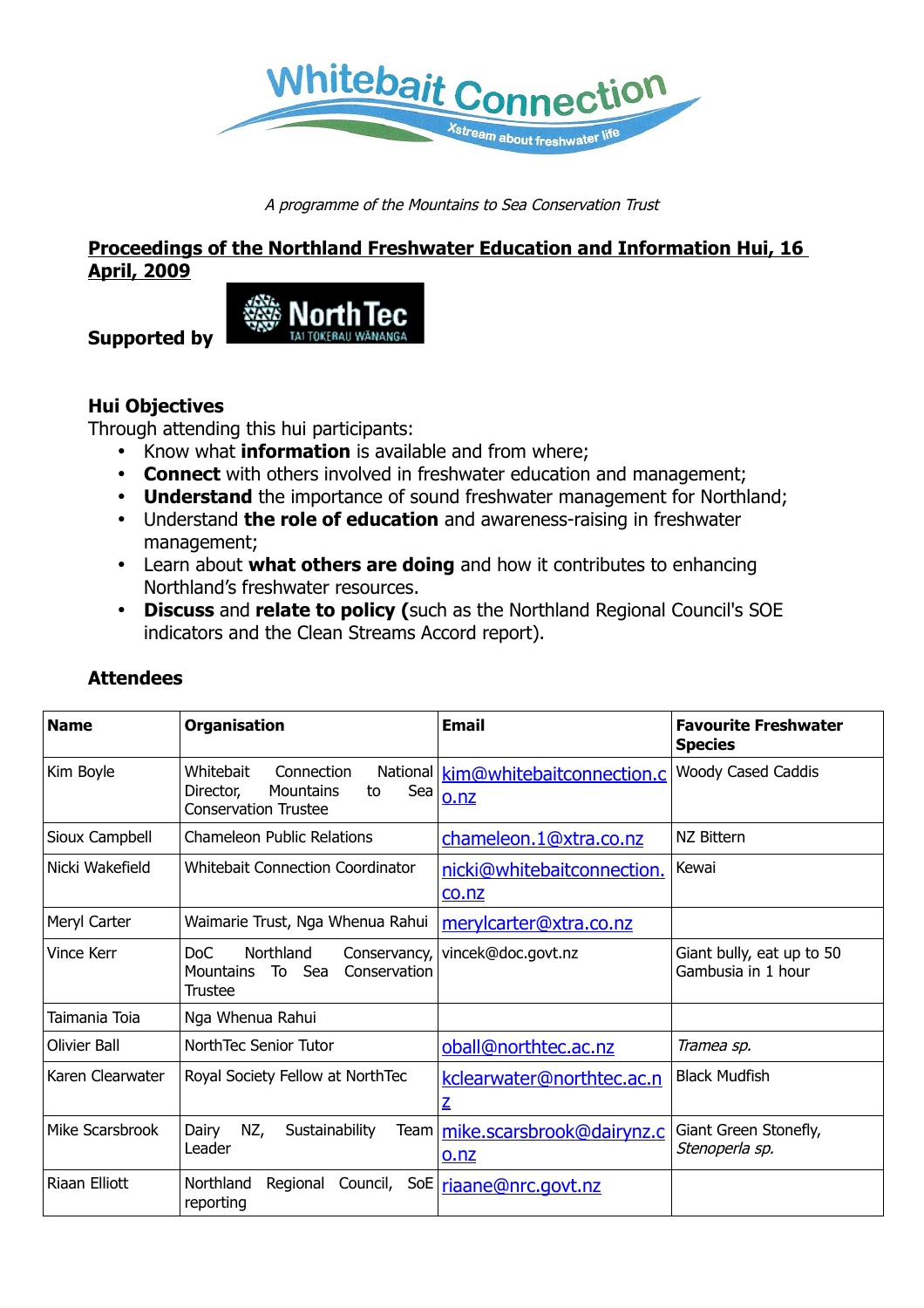| Rowan Keys           | Ngati Wai Trust                                                | rmu@ngatiwai.iwi.nz                        | Whitebait                                                                 |
|----------------------|----------------------------------------------------------------|--------------------------------------------|---------------------------------------------------------------------------|
| Doug Te Wake         | DoC Kaitaia Area Office                                        | dtewake@doc.govt.nz                        | Smoked Eels                                                               |
| Ross Lyons           | Developer of Wet Feet resource                                 | rosslyons@hotmail.com                      |                                                                           |
| David Barry          | Bream Bay Coastal Care Group,<br>Forest & Bird                 |                                            | Mystery fish spotted one<br>night, with irridescent flashes<br>along side |
| Teresa Rudgley       | NRC Enviroschools coordinator                                  | Teresa.rudgley@nrc.govt.n<br>$\mathbf{Z}$  |                                                                           |
| Susan Karols         | NRC Environmental Coordiantor                                  | susank@nrc.govt.nz                         |                                                                           |
| Natalie Glover       | FNDC environmental sustainability<br>coordinator               | Natalie.glover@fndc.govt.n<br>$\mathbf{Z}$ |                                                                           |
| Harirewa Watene      | <b>FNDC</b>                                                    | Harirewa.watene@fndc.go<br>vt.nz           | <b>Smoked Mullet</b>                                                      |
| Toby Kay             | <b>FNDC</b>                                                    | Toby.kay@fndc.govt.nz                      | Pipi                                                                      |
| Toni Daly            | NorthTec Tutor                                                 | tdaly@northtec.ac.nz                       | <b>Black Flounder</b>                                                     |
| Jeremy Busck         | Developing<br>15 acre stormwater<br>polishing wetland, Onerahi | jeremy.busck@xtra.co.nz                    | <b>Banded Rail</b>                                                        |
| Susan Botting        | NRC Kaiako Taiao                                               | susanb@nrc.govt.nz                         | Trout, Inanga                                                             |
| Jamie Carey          | WDC pollution prevention officer                               | jamiec@wdc.govt.nz                         |                                                                           |
| Amy Macdonald        | DoC Northland Concervancy                                      | amacdonald@doc.govt.nz                     | Banded Kokopu                                                             |
| Johnathan<br>Gibbard | NRC northland water and soil plan                              |                                            | Freshwater Cray                                                           |
| Lynnie Gibson        | DoC Whangarei Area Office                                      | lgibson@doc.govt.nz                        | Giant Kokopu                                                              |
| Margaret Hicks       | Bream Bay Action Group                                         |                                            | Freshwater Crayfish                                                       |
| Bev Woods            | Forest & Bird                                                  | beywoods@clear.net.nz                      | Whitebait                                                                 |
| Liz Maire            | Warkworth<br>DoC<br>Area<br>independent facilitator            | Office,   Imaire@doc.govt.nz               | Eels                                                                      |
| Joanne Murray        | Kaiako<br>putaiao<br>&<br>taiao,<br>Wharekura o Rawhitiroa     | Te joanne@terawhitiroa.schoo<br>Izone.net  | Kewai                                                                     |
| Stella Clyde         | Teacher, Otamatea High School                                  | ssc@otamatea.school.nz                     | Eels                                                                      |

# **Proceedings**

**Welcome and introductions** – Hui opened by facilitator Sioux Campbell, followed by one minute introductions from each participant (this included an icebreaker activity of naming your favourite freshwater species). Sioux provided a brief background on a previous freshwater education hui hosted by the Northland branch of the NZAEE in 2007.

With the exception of presentations 1 and 2, all others took the format of a key points presentation from an agency or group representative, followed by small group discussions facilitated by Vince Kerr, Liz Maire, Kim Boyle and Nicki Wakefield.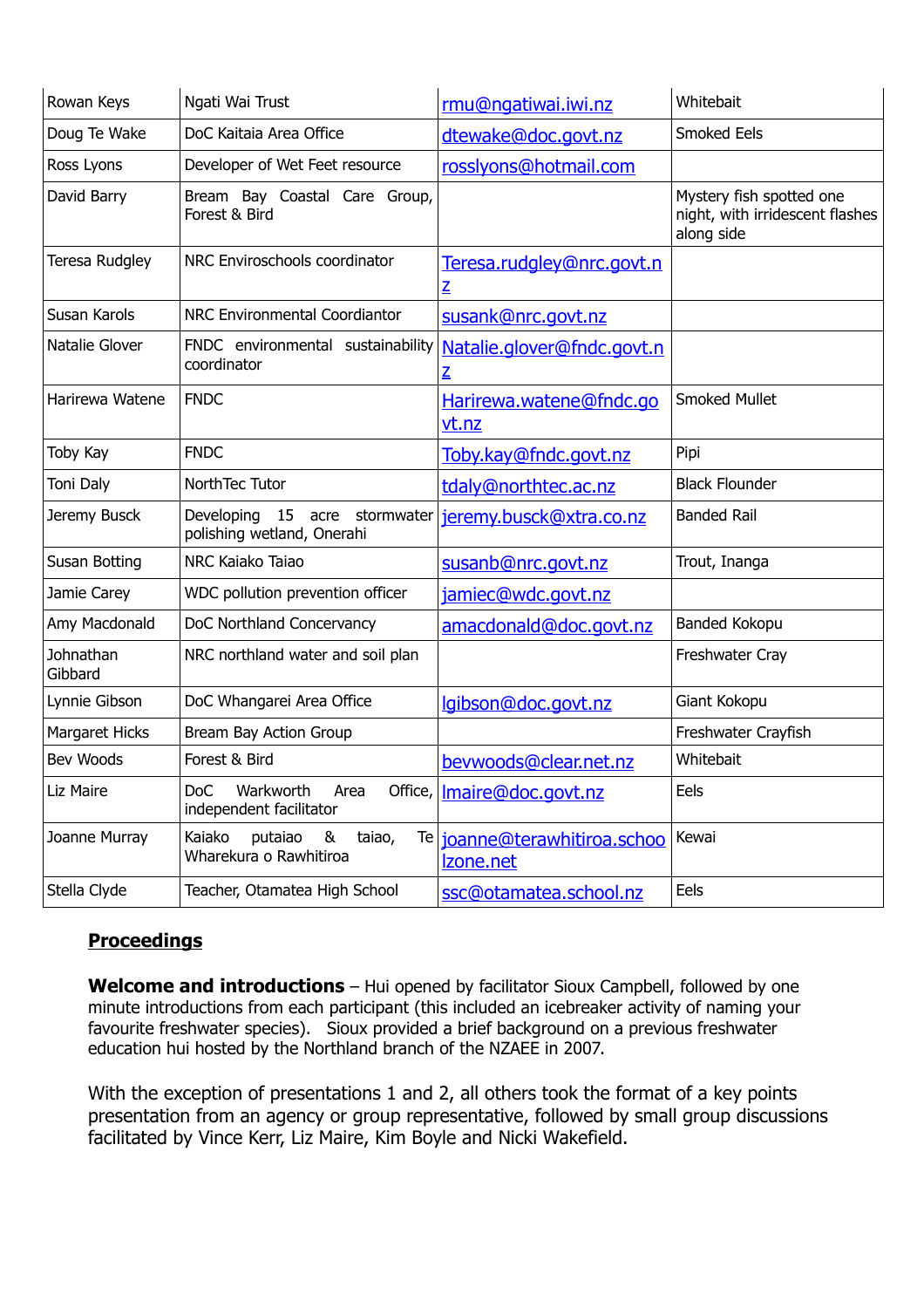### **Presentation 1 – Action through education; the Whitebait Connection**

Presenters Kim Boyle and Nicki Wakefield.

– Presentation available on request

### **Presentation 2 – Wet Feet Northland Launch**

- Presenters Ross Lyons and Doug Te Wake
- Presentation available on request
- see [http://www.doc.govt.nz/publications/getting-involved/students-and-](http://www.doc.govt.nz/publications/getting-involved/students-and-teachers/themes/wet-feet-investigating-fresh-water/)

[teachers/themes/wet-feet-investigating-fresh-water/](http://www.doc.govt.nz/publications/getting-involved/students-and-teachers/themes/wet-feet-investigating-fresh-water/)

- see [www.learnz.org.nz](http://www.learnz.org.nz/) for the up coming Wet Feet field trip.

## **Presentation 3 – State of the Environment reporting in Northland - key findings and drivers for change**

Presenter Riaan Elliot.

- Presentation available on request.

### **Workshop session 1 – SoE reporting and us**

### **Q1: How does the SoE report affect your organisation?**

- Forms **decision making indicators** for policy makers (government and industry), to help understand cause and effect pathways eg for water quality, farm dairy effluent, earth works regulations, roading guidelines (heavy metals), sedimentation issues:
	- Current approaches to sedimentation
	- riparian planting
	- fencing off waterways.
- Determines mahinga kai (food gathering) practices:
	- ability to collect/gather
	- abundance
	- public health issues
	- monitoring indicator and baseline
	- results act as a trigger for caring for the environment, especially when cultural values affected.
- Shows where we are, where we want to be and how we can get there.
- Concrete researched resource for communities, students, general public.
- Establishes a base line for future decision making and response to community concerns.
- Evidence, rationale, background information etc for funding applications.
- Provides confirmation of some empirical observations.
- Provides a way of monitoring and checking that freshwater management efforts are making a difference.
- Tamariki and communities can check trends in water quality after contributing to improve water quality eg riparian planting. But only when data is present!
- Media attention promotes informal discussion amongst public.
- Assists with communication of threats and issues to a wide range of audiences.
- Helps us to communicate/disseminate status through quantitative statistics.

#### **Q2: What can we do with the SoE?**

- Own our own areas people empowered can make a difference
	- community input from beginning.
	- **- need facilitators to carry this out!!**
- Educate all people kids in public education - all involved using collaborative approaches between agencies
	- community led groups
	- decision makers eg politicians and business leaders.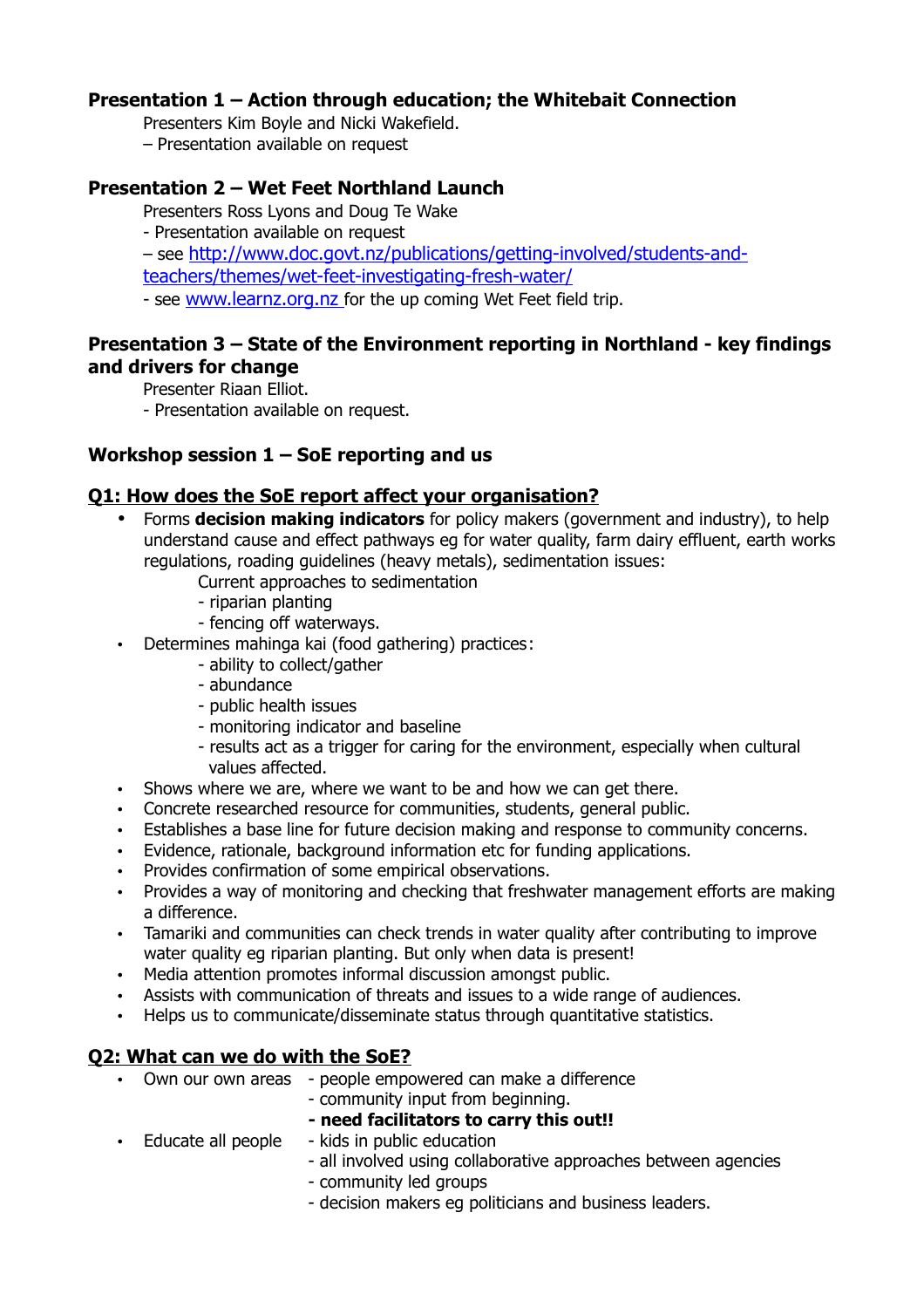- Use in funding applications.
- Use as a drawcard to get communities involved.
- Involve everyone through disseminating information and trends to the public.
- Emphasise monetary profits of good freshwater management to industry alongside other benefits eg conservation and cultural values.

## **Q3: How can the SoE report be included in our freshwater activities?**

- Hapu management planning,can be used to prioritise actions and workloads.
- Education, using locally and regionally significant information.
- Other monitoring groups eg students, community groups can use results to ID change in state and trends over time, other agencies to use as a baseline.
- Recreational use guidelines.
- To back up resource consent submissions.
- Can influence land management plans especially around urban growth.
- Be included in estuarine management.

### **Q4: What is available that allows us to follow the SoE areas for improvement within our organisations?**

- DoC funding for fencing projects at high value sites.
- NRC environmental fund.
- NRC documents eg riparian planting guidelines.
- Land Management Officer at NRC to recommend best practice.
- Conservation covenants OEII
	- Nga Whenua Rahui.
- Funding that is available for environmental projects eg ASB Community Trust
- NRC and DOC Protected Natural Areas and documents legally protected areas of indigeneity in Northland.
- Community and iwi monitoring groups.
- Free ecologist available through WDC to summarise biodiversity on private land.
- Environmental curriculum awards for schools.
- NRC protected natural areas publication central Government funding.
- Breakout funding source directory.
- Hard to comment when have not seen or used SoE report recommendations before!

### **Q5: Are the SoE and its reccomendations enough for positive change in freshwater management and activities?**

- More compliance, monitoring and enforcement needed some councils are under resourced for this.
- Need to be harder on resource consents.
- Education component needs boosting to bring about mindset change.
- If you have issues about the policy get in at that policy level by making submissions.
- Should notify more resource consents.
- Not when the recommendations are not followed by decision makers!

### **Q6: Ideas on how your organisation can contribute, or areas of the SoE process needing improvement.**

- Fill the communication gaps between agencies in efforts to re-vegetate streamsides.
- Keep making submissions to NRC/local councils.
- Help interpret information make user friendly and break down for general public.
- Get community groups involved in monitoring!!!
- Growth strategies consider SoE information when planning within our organisations
	- look at new approaches to sewage disposal eg more land based.
- Continue Waitaua rRver planting and other community led work.
- Use what we've heard to back up our commitment to make positive change and encourage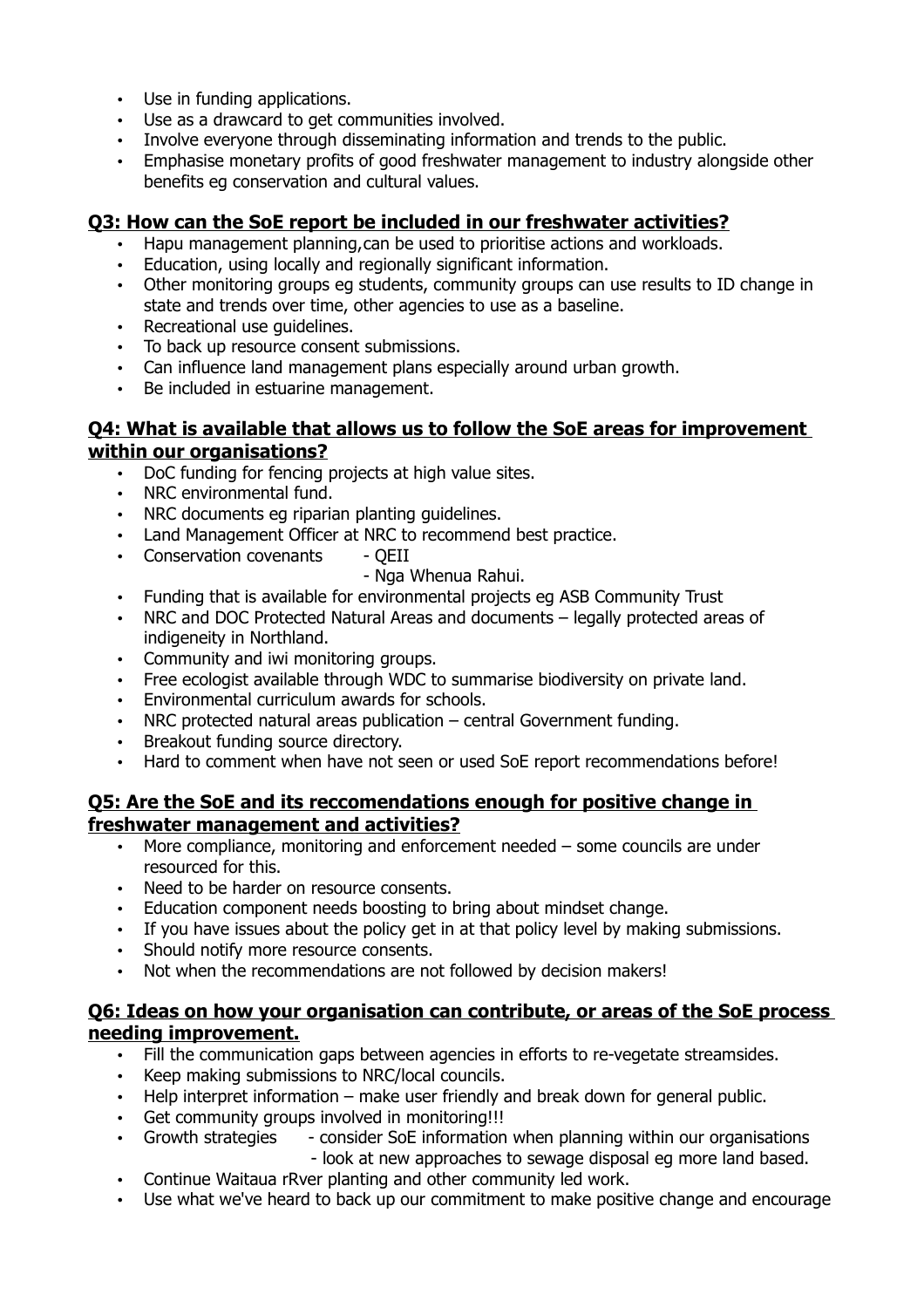others.

- Continue providing quality awareness and education.
- Feed community gathered data back into the SoE database which would result in policy change eg NWP, Wai Care. **Needs to be standardised to fit within NRC reporting**
- Local network models to enact change within local catchment, but how can this info feed back into freshwater management policy? **submissions & collaboration**
- Collaboration between policy makers and other agencies.
- Public education on why it is important to make submissions, and how to make submissions. Public can then be empowered to help make change in local and regional government policy eg through LTCCP process!
- Even out the current bias on monitoring sites with issues eg intensive land use catchments.
- Interpretation of results needs fine tuning eg eutrophic status being described as a less desirable status tells nothing of the trends.
- Place higher emphasis on trends, as they are important for ID of actual status and cause and effect pathways
- Use species indicators and iconic cultural values more in interpretation and delivery of results, keep public informed of what is at stake ie their favourite species.
- Industry to work with councils on identified pressures outlined in SoE reporting. This reporting is not standardised across regions while industry groups eg Fonterra and Dairy NZ are national organisations
- Neighbouring councils to work together more, eg Kaipara Harbour containing strong cultural values in snapper spawning areas, yet only 2 sites monitored between the 2 regional councils responsible for the area.
- Highlight economic and cultural benefits in better freshwater management eg sediment trapping in the Kaipara Harbour protects future snapper fishing industry for whole west coast by preserving sea grass beds.

## **Presentation 4 – Business & industry - their contribution to freshwater management and issues**

Presenter: Mike Scarsbrook

- Presentation available on request.

## **Workshop session 2 – How is industry based freshwater management operating in Northland?**

## **Q1: How do you work with industry on freshwater management and activities?**

- At the grass roots level working with volunteers and community groups on conservation projects.
- Councils responsible for sewerage, storm water, roads, urban streams, pollution prevention etc work with industry at all times.
- Seeking collaboration on restoration projects.
- Students writing letters to farmers seeking partnership for restorative actions.

## **Q2: How well is industry based management working in Northland?**

- Definitions of the Clean Streams Accord a bit vague, Clean streams Accord is lacking teeth.
- Clean Streams Accord doesn't work well in Northland. Our streams are too shallow!
- Fonterra Maungaturoto contributed to Otamatea High School riparian planting projects and a nursery development.
- Auditing on monitoring systems within industry may be required at a higher percentage eg nutrient budget monitoring carried out at all farms, not just a percentage, externally audited to provide unbiased figures on status of environment and clarify regulations.
- Enforcement is only on individuals that are non compliant, not upon industry as a whole. Perhaps industry based enforcement may provide more widespread improvement?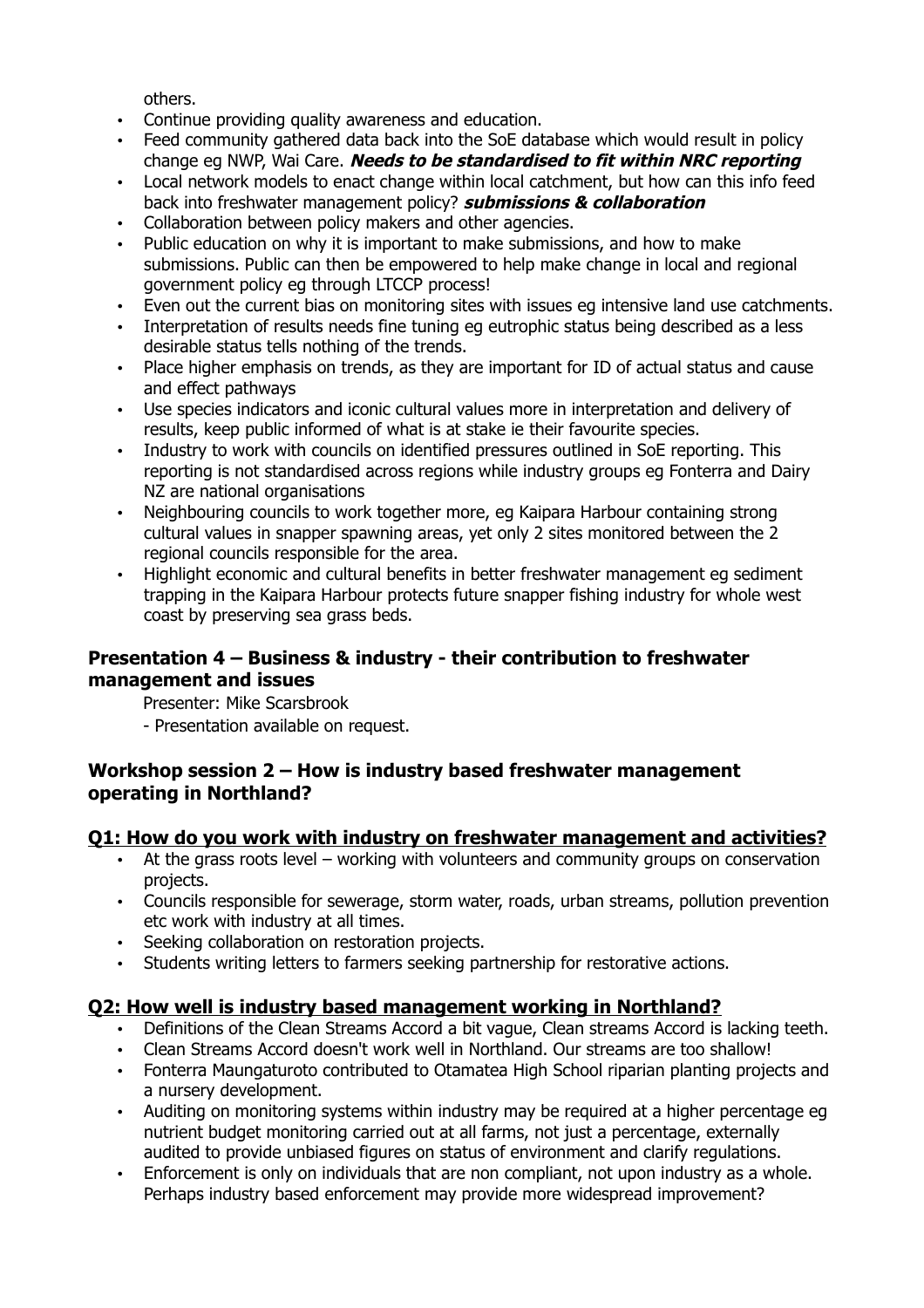- Farming includes tradeoffs. From case to case the tradeoffs will differ depending on the catchment values data available through SOE and community submissions eg through local and regional government values data. Industry based management can only be as good as the data available!
- NBEG initiative creating a handbook to provide how to undertake conservation projects.
- Do targets directly relate to environmental benefit? This question is important to farmers eg to understand why certain protocols are put in place. Is riparian fencing directly related to the desired target?
- Other resources for farming industry include MAF best practice catchments, the best management practice toolkit. These are working well but in isolation, not widespread.
- WDC works with each individual industry in accord with policies and bylaws.
- NRC is a member of the Clean Streams Accord and has a action plan which it is implementing and carries out monitoring at every dairy farm to pursue compliance eg farm dairy effluent monitoring on consented **and** permitted activities. This is paid for by each individual monitored. NRC also administers follow up on non compliance. Potential ways to increase effectiveness of actions – to link cause and effect directly to the status eg tighter rules, clearer definitions of targets.
- NRC monitoring techniques in recent years have greatly improved, so this has skewed status data eg is revealing more non compliance.
- Peer network of acceptability standards and greater integration of farmers into community action groups could result in more widespread action.
- Not enough is being done, some believe.
- Effectiveness depends on which industry and what organisation.
- Councillors need replacing or educating!
- It is hard to determine how things are going as there are extremely different interpretations from different agencies and NGOs.
- How well does the national stuff work/apply in Northland? eg Northland streams being smaller than in many other regions. Regional variation needs to be accounted for especially in national industry bodies.
- Response to industry quidelines can be positive and voluntary eg stock in waterways being removed after being requested to do so.
- At least some effort is being made with the dairy industries' first response to better industry based freshwater management.

## **Q3: What can we do to support and grow industry based management?**

- Establish a trade wastes bylaw to counteract the compliance issues.
- Encourage that drains be included in catchment waterways definitions, 'better definitions'.
- Put in place stormwater drain traps/stormwater polishing wetlands!
- Show what economic gains are possible from good environmental management.
- Establish sustainable business club in Northland to upskill members on sustainable business. Share ideas and info. Provide professional development to farmers.
- Policies aren't regionally focussed they need to be in order to be effective! Submit to industry on their policies becoming more regionally adapted.
- Ensuring education officers are appealing to businesses and industry members.
- Small businesses are making a big effect as well as big business eg Golden Bay Cement in Portland, Whangarei which makes no discharges into the harbour, total opposite to former discharge history – great example of large businesses adapting to change in regulations.

### **Q4: How can do you and your organisation collaborate with industry on freshwater management activities?**

- Develop workshops for farm environmental advisors network.
- Help farmers' riparian planting and fencing programmes.
- Educate people on the importance of voting and submitting.
- Build restoration skills.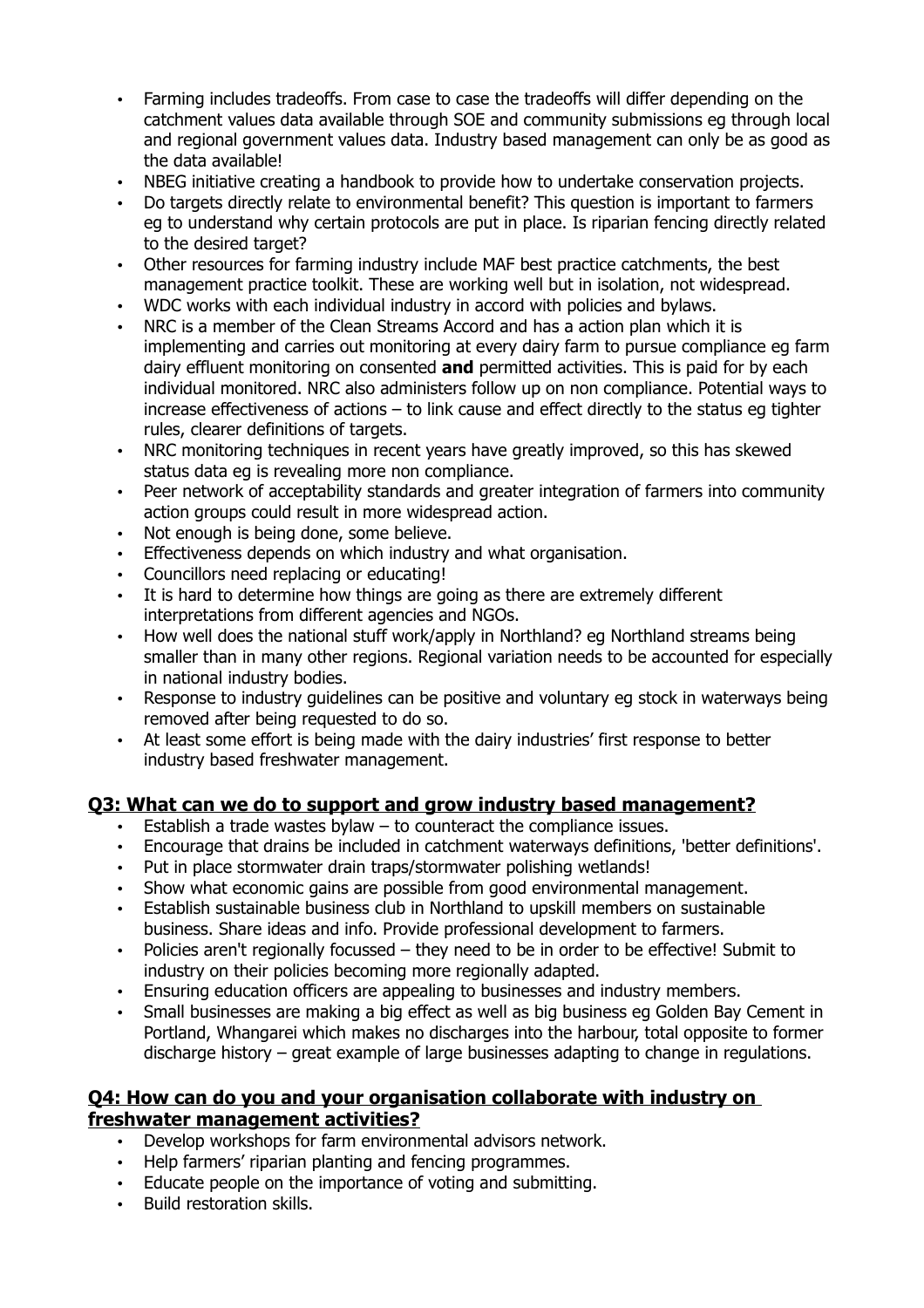- Support and celebrate winners.
- Support and network with industry environmental staff intergrate with community.
- Promote the Whaingaroa catchment restoration model use success as a model that attracts others.
- Invite farmers to schools.
- Enviro stamp on farm products from certified best practice farms.
- Find people we can work with and build connections start with those already doing it.
- Make community aware of clean streams actions on private land.
- Encourage industry staff to come to community interest groups.
- Collaboration!!!
- Provide advice.
- Work with industry to improve foresters' and farmers' freshwater management protocols.
- Promote external auditing of compliance.
- Participate in consents and consultation processes.
- Build sustainable business networks make it sexy!
- Make submissions to LTCCP to encourage point source pollution monitoring/seeking compliance and enforcement.
- Make the submission process easier eg by developing a cross reference submission index.
- Establishing strategically placed models for sustainable 'clean' industry and business.
- Northtec students go to industry eg Golden Bay Cement for environmental studies - gather information, monitoring (info is not make readily available to the public at times).
- Schools utilise and celebrate industry grants for environmental education and action eg BOC Gas and Marasumi.
- NorthTec Keep getting students to do monitoring for free.
- Set up more Waiora Hokiangas!
- Linking industry with Enviroschools promote a collaborative model.

#### **Presentation 5 – Science and Information Transfer**

Presenters: Amy Macdonald, Olivier Ball, Karen Clearwater.

- Presentation available on request

## **Workshop session 3 – Science and information transfer**

#### **Q1: What information is available and from where?**

- Royal Society online journals and publications.
- DOC and its website: [www.doc.govt.nz](http://www.doc.govt.nz/) (go to the following sections: By region or Conservation or Publications or Education/getting involved).
- Do an internet search on "Google Scholar" or a range of internet searches relating to freshwater!
- NIWA and its website: [www.niwa.co.nz](http://www.niwa.co.nz/) incl on-line freshwater fish atlas.
- Education for Sustainability information: [www.efs.org.nz](http://www.efs.org.nz/)
- Scientific journals accessible through rather expensive subscriptions, or access through academic research institution's library.
- School journals.
- Attending events eg open days for projects, guided walks, science fairs, conferences.
- General media information via newspapers and magazines as well as National Radio.
- Universities and polytechs.
- Cawthron Institute: [www.cawthron.org.nz](http://www.cawthron.org.nz/)
- NRC: [www.nrc.govt.nz](http://www.nrc.govt.nz/) and other regional council websites.
- SOE reports.
- Ministry for the Environment has standards and reporting guidelines for councils.
- Personal contacts.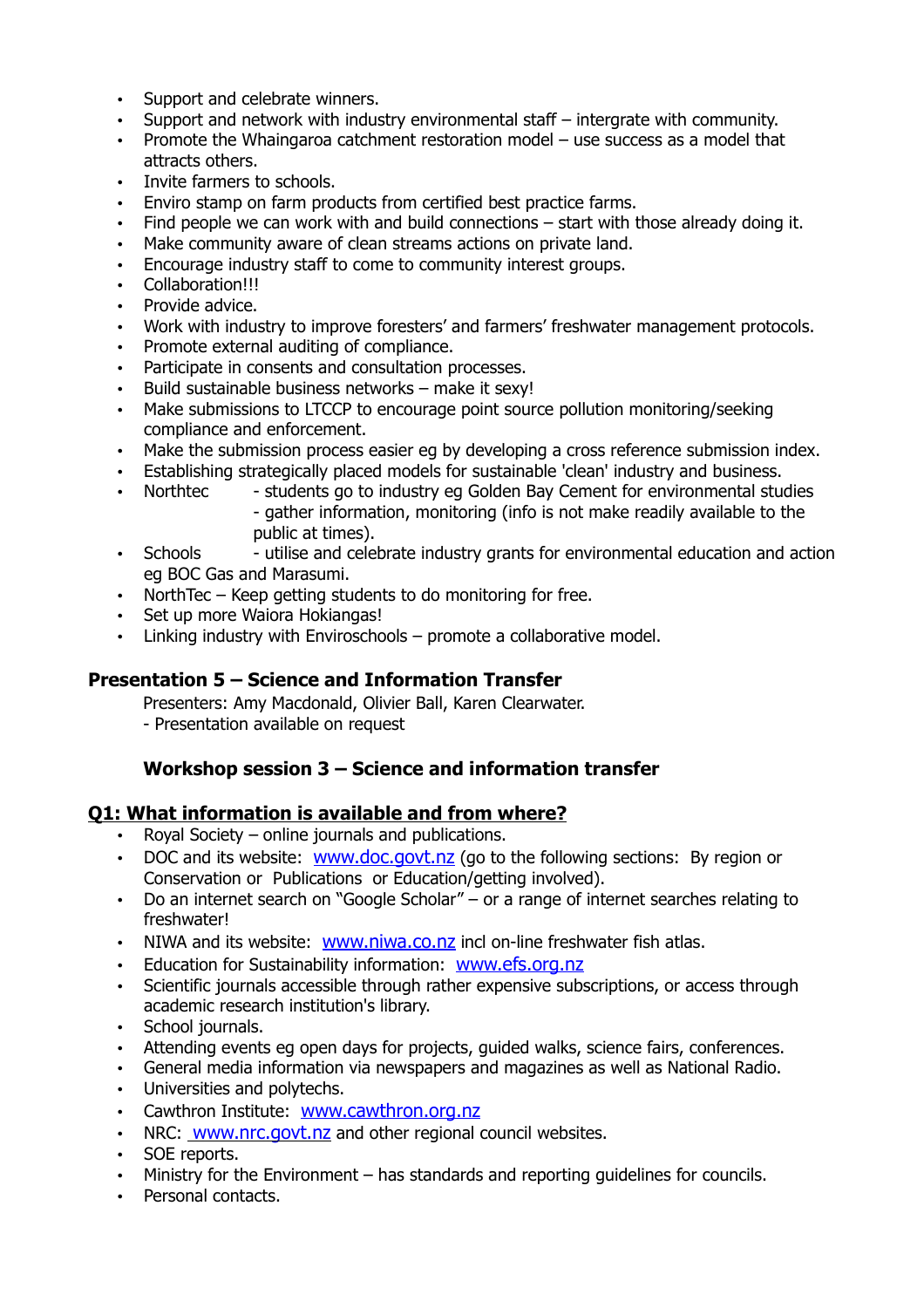- National Library.
- Ecological reports from development proposals (eg for DOC, councils and developers).
- Your own research and observations and traditional environmental knowledge (TEK).
- NZ Landcare Trust: [www.landcare.org.nz](http://www.landcare.org.nz/)
- EMAP (including Koura Kraze survey on koura).
- Forest and Bird and other environmental non-government organisations.
- Fish and Game: [www.fishandgame.org.nz](http://www.fishandgame.org.nz/)
- Get into a stream!
- SHMAK kit.
- Iwi and hapu management plans. Visiting experts.

## **Q2: How do we share it?**

- Regional dairying initiatives including Women in Dairying and other action groups (Evan Smyth chairs something in Northland?)
- Through industry groups and associations including farmers.
- Connecting the objectives of different groups/agencies/organisations.
- Have a Northland summit bring all interested and involved parties together around the SOE report with a mission to expand on the actions.
- Personal contacts.
- Recording by video or DVD or having an on-line conference session to help encourage involvement.
- Talking to each other/networking/hui.
- Newsletters.
- Media coverage papers, magazines, radio, local newsletters etc.
- Passionate speakers and viral marketing get people excited and capture their interest.
- Local action and support groups.
- Field days.
- Targeting schools.

## **Q3: How is it most useful?**

- Hard copy often required esp. for research and schools.
- Executive summaries with expanded info to follow.
- Bullet points and section summaries.
- Better if websites had a combined/shared "eco" section or similar which brings local knowledge and knowledge bases together.
- DVDs.

## **Presentation 6 – The role of communities and how groups are contributing**

Presenters: Joanne Murray and Meryl Carter

- see kura movie, <http://www.theoutlookforsomeday.net/films/2007/035/>
- Presentation available on request

## **Workshop session 4 – The role of communities and how groups are contributing**

## **Q1: What are community groups contributing?**

- A lot of restoration wouldn't be happening if it wasn't for community groups.
- Counting for something Min. Social Devt. Website.
- Planting! trees, labour, passion, wisdom, expertise.
- Something that industry and bureaucrats might not consider.
- Ownership taking responsibility.
- Strengthening communities.
- Inspiration.